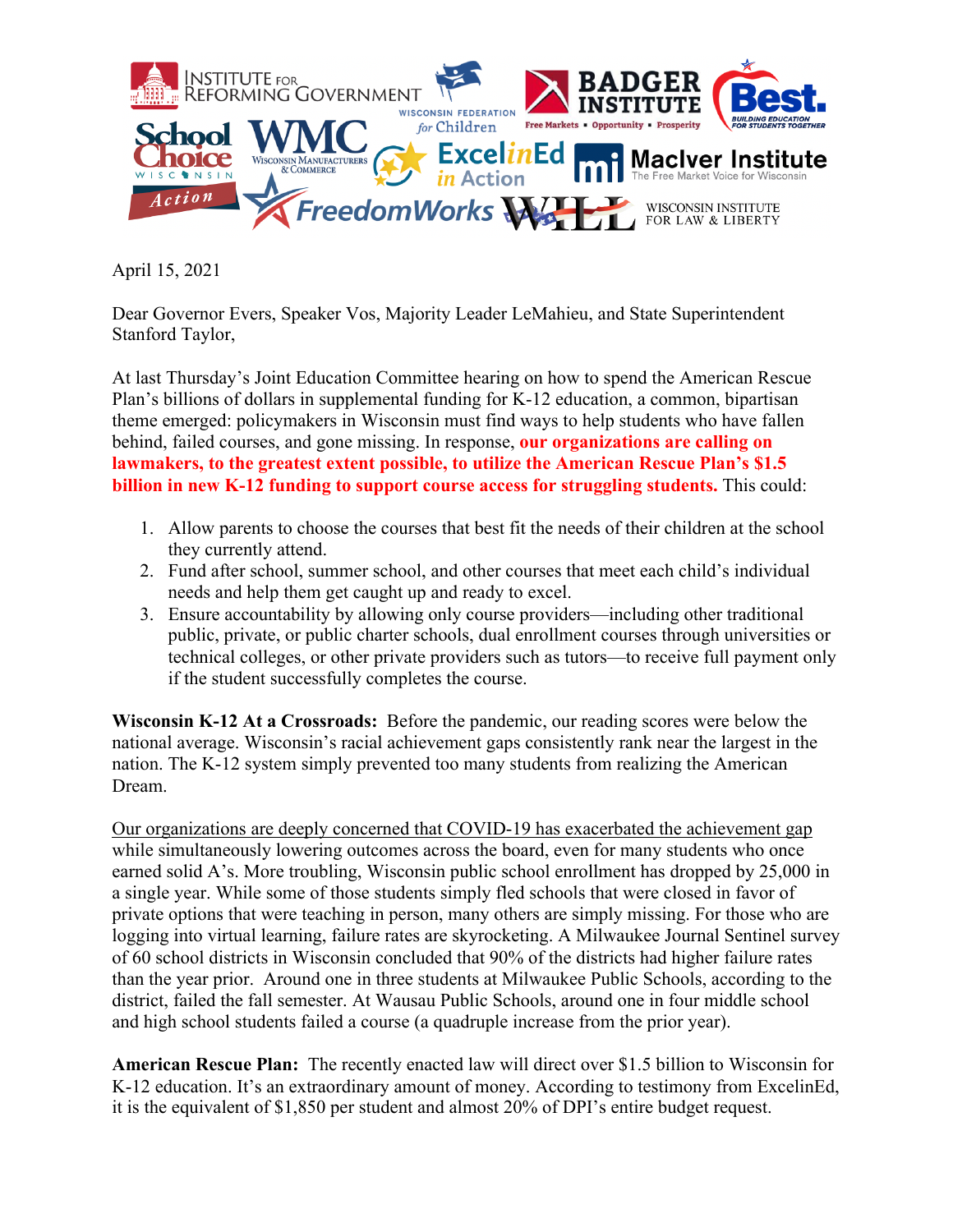

Spending these extra funds on brick-and-mortar buildings will create the wrong incentives and do little to rescue the students who are lost and left behind.

**How to Spend ARP on Education Recovery:** If Wisconsin is to accept the K-12 education funding from the American Rescue Plan, then the money should be directed to parents and families to the greatest extent possible. The money could be overseen by schools but directed toward the resources that parents value most. They have been their child's long-term substitute teacher throughout the pandemic and know best how to choose the courses needed to catch-up. The money could be utilized for summer school, after-school tutoring, or during the next school year.

Here is one idea of how funding for course access could work within the parameters of American Rescue Plan (more information can be found here):

1. Funds would be directed to schools based on 2020-21 enrollment numbers and could be used for any supplementary education services chosen by parents. Students would not need to switch to a different school to take advantage of these offerings. Funds would be "performance-based," meaning the provider of each course would not receive full payment until the student successfully completes the course.

2. School districts could be required to match certain funding levels, depending on federal limits. They could set appropriate limits on how much funding each student may receive; however, they could provide more and give priority to students who have been "missing" or failing in the last year.

3. Any existing school (public, choice, or charter) or college and university in the state could provide Education Recovery services to other schools as long as they are offering in-person instruction to their own students. DPI would maintain a list on its website of these and additional course offerings. Third-party providers could apply as well. All providers would have to demonstrate that they meet federal requirements for "evidencebased" practices and must receive an approval or denial by DPI within 30 days of application to ensure that these programs can begin as soon as possible.

4. Schools would be responsible for ensuring funds are allocated to summer, after-school, and other programs in accordance with federal requirements and will receive the majority of state administration funds for this purpose. Programs that relate to improving reading outcomes could focus on strengthening students' early literacy foundational skills and/or providing interventions to address gaps in reading proficiency using science-based